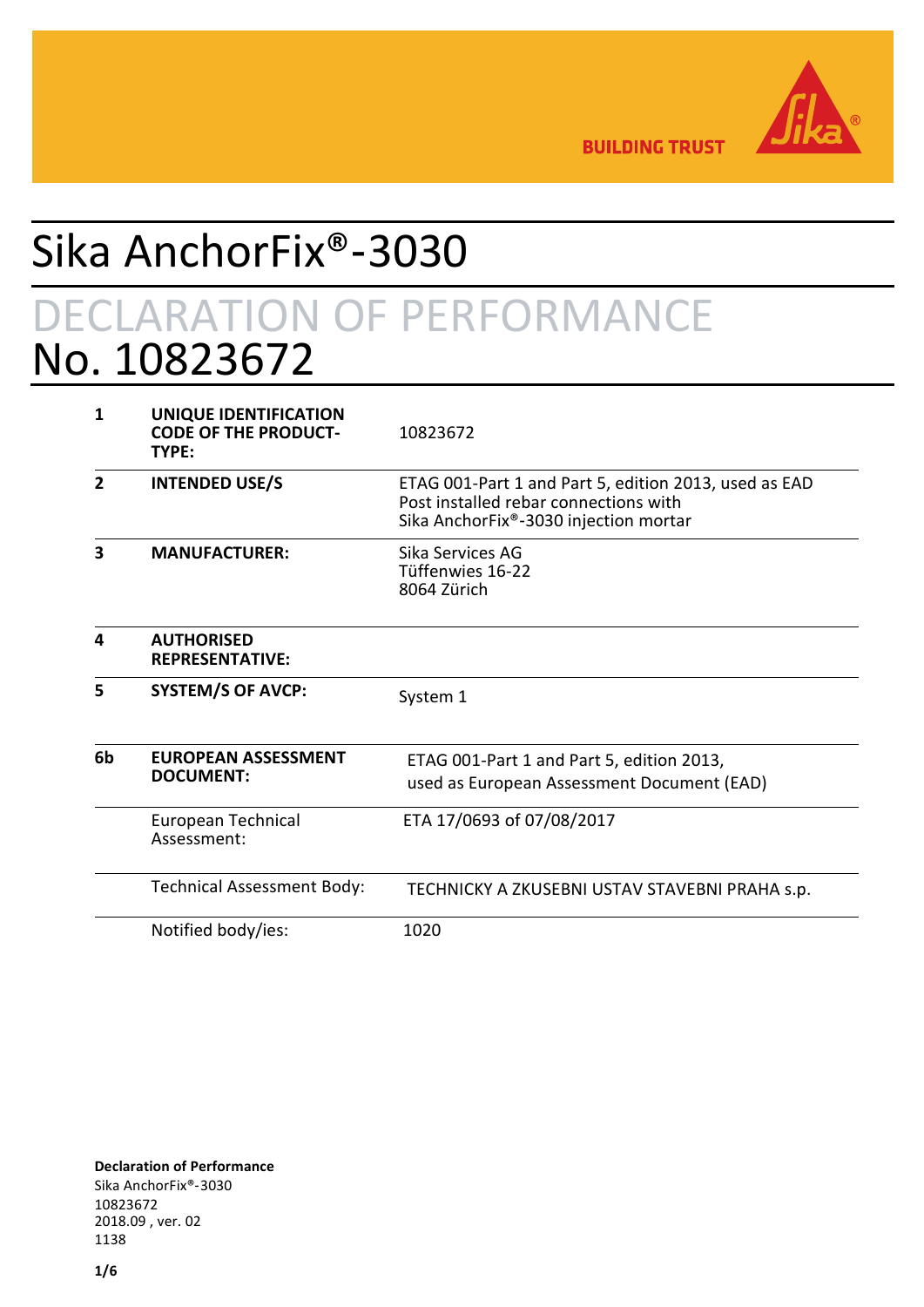### **7 DECLARED PERFORMANCE/S**

| <b>Essential Characteristics</b>                                                                                              | Performance | <b>AVCP</b> | <b>Harmonised</b><br><b>Technical</b><br><b>Specification</b> |
|-------------------------------------------------------------------------------------------------------------------------------|-------------|-------------|---------------------------------------------------------------|
| Reaction to fire                                                                                                              | Class A1    | System 1    |                                                               |
| Resistance to fire                                                                                                            | <b>NPD</b>  | System 1    |                                                               |
| Design values of the ultimate bond resistance                                                                                 | See Annex C | System 1    |                                                               |
| Design values of the ultimate bond resistance fbd1)<br>in N/mm2 for hammer drilling methods for good<br>bond conditions       | Table C1    | System 1    | ETAG 001-Part 1 and<br>Part 5, edition 2013,<br>used as EAD   |
| Design values of the ultimate bond resistance fbd1)<br>in N/mm2 for diamond core drilling methods for<br>good bond conditions | Table C2    | System 1    |                                                               |

**Table C1:** Design values of the ultimate bond resistance  $f_{bd}^{(1)}$  in N/mm<sup>2</sup> for hammer drilling methods for good bond conditions

| Size       |        |        |        |        | Concrete class |        |        |        |        |
|------------|--------|--------|--------|--------|----------------|--------|--------|--------|--------|
|            |        |        |        |        |                |        |        |        |        |
| $d_s$ [mm] | C12/15 | C16/20 | C20/25 | C25/30 | C30/37         | C35/45 | C40/50 | C45/55 | C50/60 |
| 8          |        |        |        |        |                |        |        |        |        |
| 10         |        |        |        |        |                |        |        |        |        |
| 12         |        |        |        |        |                |        |        |        |        |
| 14         |        |        |        |        |                |        |        |        |        |
| 16         | 1,6    | 2,0    | 2,3    | 2,7    | 3,0            | 3,4    | 3,7    | 4,0    | 4,3    |
| 20         |        |        |        |        |                |        |        |        |        |
| 25         |        |        |        |        |                |        |        |        |        |
| 28         |        |        |        |        |                |        |        |        |        |
| 32         |        |        |        |        |                |        |        |        | 3,7    |
| 40         | 1,5    | 1,8    |        |        |                | 2,1    |        |        |        |

 $1)$  Tabulated values f<sub>bd</sub> are valid for good bond conditions according to EN 1992-1-1. For all other bond conditions multiply the values for  $f_{bd}$  by 0,7.

| <b>Table C2:</b> Design values of the ultimate bond resistance $f_{bd}$ <sup>1</sup> in N/mm <sup>2</sup> for diamond core drilling methods for |  |
|-------------------------------------------------------------------------------------------------------------------------------------------------|--|
| good bond conditions                                                                                                                            |  |

| Size       |        |        |        |        | Concrete class |        |        |        |        |
|------------|--------|--------|--------|--------|----------------|--------|--------|--------|--------|
| $d_s$ [mm] | C12/15 | C16/20 | C20/25 | C25/30 | C30/37         | C35/45 | C40/50 | C45/55 | C50/60 |
| 8          |        |        |        |        |                |        |        |        |        |
| 10         |        |        |        |        |                |        |        |        |        |
| 12         |        |        |        |        |                |        |        |        |        |
| 14         |        |        |        |        |                |        |        |        |        |
| 16         | 1,6    | 2,0    | 2,3    | 2,7    | 3,0            | 3,4    | 3,7    | 4,0    | 4,3    |
| 20         |        |        |        |        |                |        |        |        |        |
| 25         |        |        |        |        |                |        |        |        |        |
| 28         |        |        |        |        |                |        |        |        | 4,0    |
| 32         |        |        |        |        |                |        |        | 3,4    |        |
| 40         | 1,5    | 1,8    |        |        |                | 2,1    |        |        |        |

 $1)$  Tabulated values f<sub>bd</sub> are valid for good bond conditions according to EN 1992-1-1. For all other bond conditions multiply the values for  $f_{bd}$  by 0,7.

**Declaration of Performance**

Sika AnchorFix®‑3030 10823672 2018.09 , ver. 02 1138

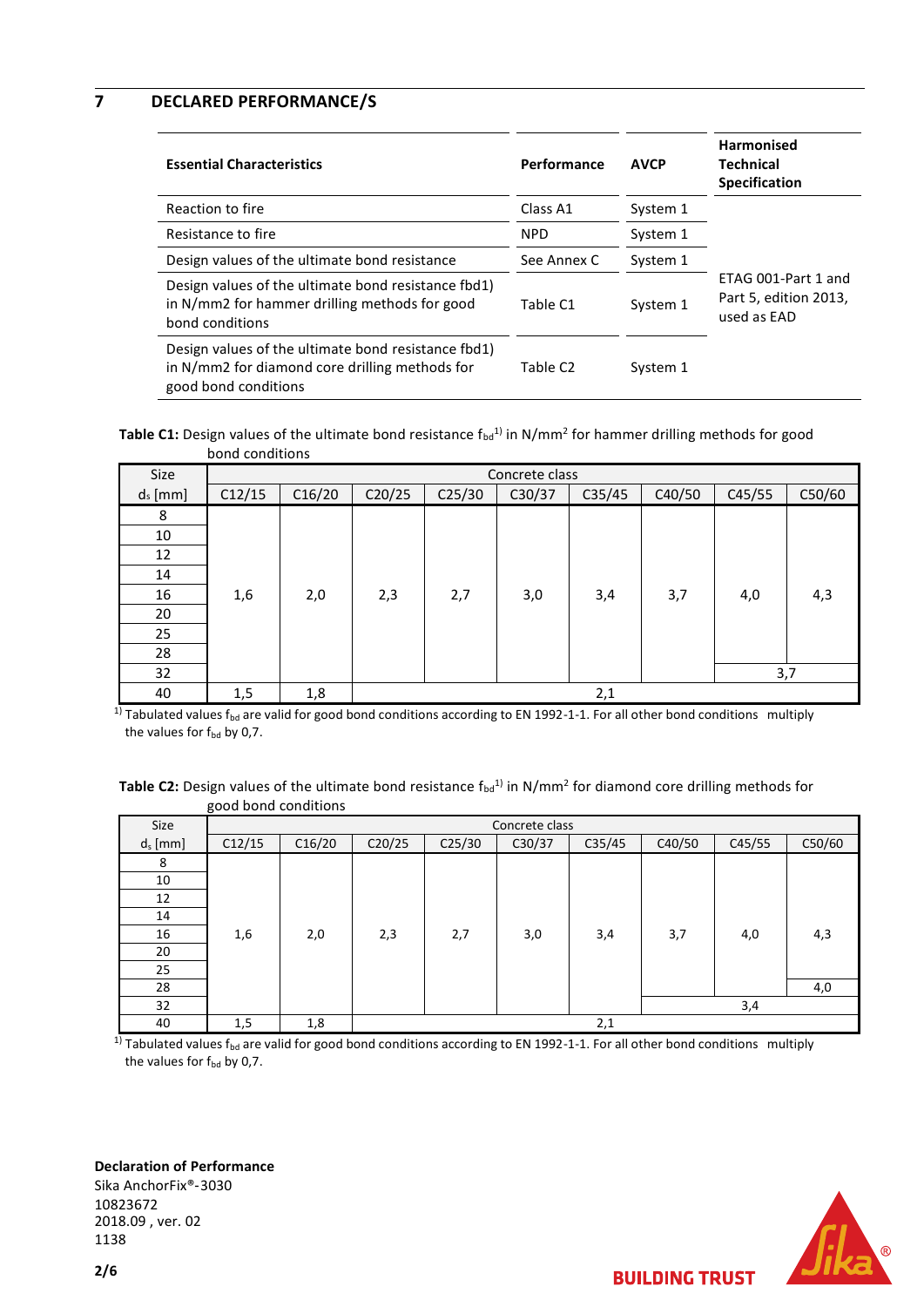### **8 APPROPRIATE TECHNICAL DOCUMENTATION AND/OR - SPECIFIC TECHNICAL DOCUMENTATION**

The performance of the product identified above is in conformity with the set of declared performance/s. This declaration of performance is issued, in accordance with Regulation (EU) No 305/2011, under the sole responsibility of the manufacturer identified above.

Signed for and on behalf of the manufacturer by:

Name: Nikos Anagnostopoulos Function: TMM Refurbishment At Athens on 05 November 2018

 $\omega$ wustalor . .. . . . . . . . . . . . . . . . . . . . . . . . . . . . . .

Name: Spyros Hatzifotis Function: Managing Director At Athens on 05 November 2018

. . . . . .. . . . . . . . . . . . . . . . . . . . . . . . . . .

End of information as required by Regulation (EU) No 305/2011

### **RELATED DECLARATION OF PERFORMANCE**

| <b>Product Name</b>  | Harmonized technical specification | DoP Number |  |  |
|----------------------|------------------------------------|------------|--|--|
| Sika AnchorFix®-3030 | EAD 330499-00-0601                 | 66629518   |  |  |

**Declaration of Performance** Sika AnchorFix®‑3030 10823672 2018.09 , ver. 02 1138

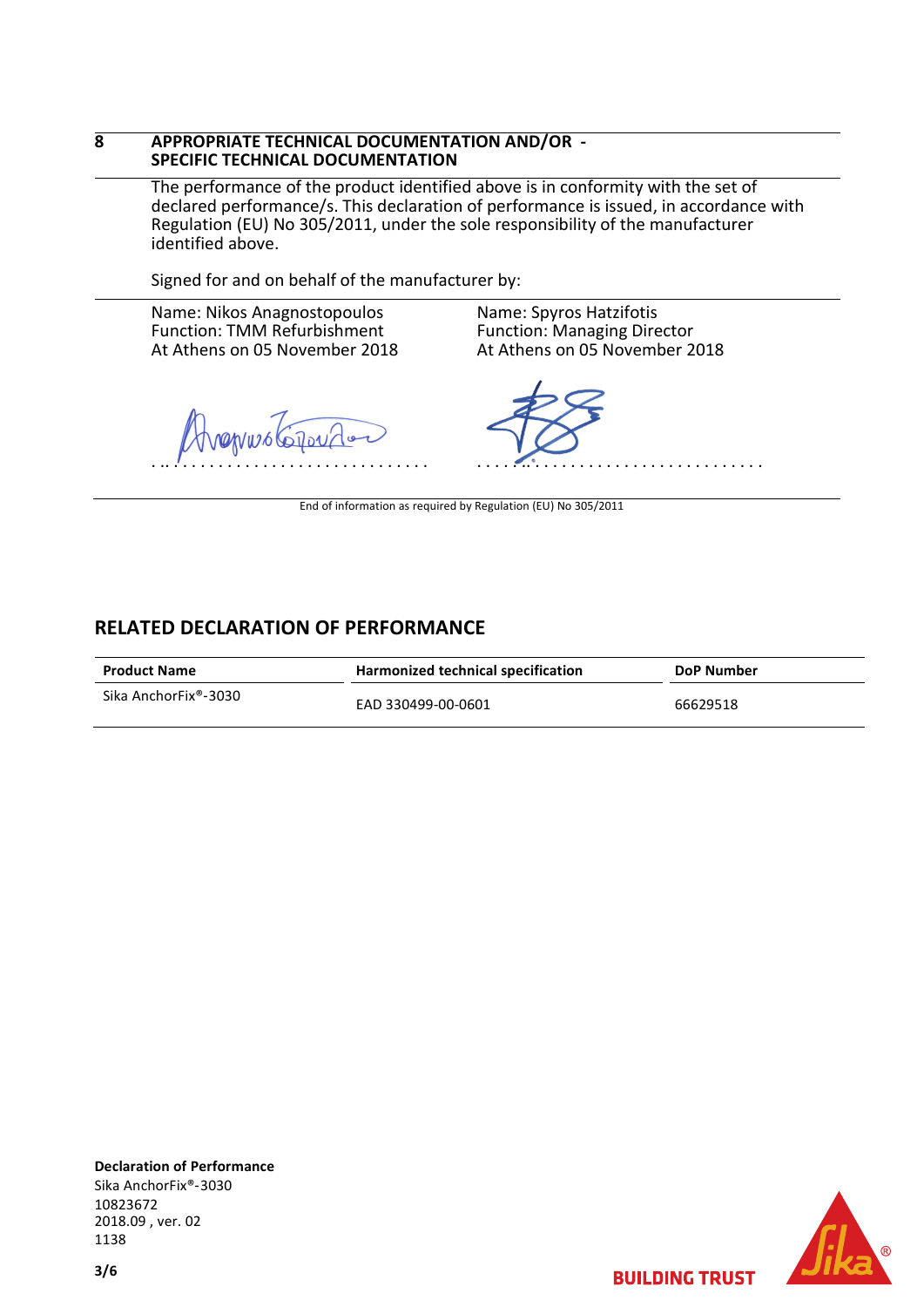### **FULL CE MARKING**

# $C\epsilon$

18

Sika Services AG, Zurich, Switzerland

DoP No. 10823672

ETAG 001, Part 1 "Anchors in general", Part 5 "Bonded anchors", edition 2013, used as EAD

Notified Body 1020

Post installed rebar connections with Sika AnchorFix®‑3030 injection mortar

| Reaction to fire                                                                                                           | Class A1             |
|----------------------------------------------------------------------------------------------------------------------------|----------------------|
| Resistance to fire                                                                                                         | <b>NPD</b>           |
| Design values of the ultimate bond resistance                                                                              | See Annex C          |
| Design values of the ultimate bond resistance fbd1) in N/mm2 for<br>hammer drilling methods for good bond conditions       | Table C1             |
| Design values of the ultimate bond resistance fbd1) in N/mm2 for<br>diamond core drilling methods for good bond conditions | Table C <sub>2</sub> |

**Table C1:** Design values of the ultimate bond resistance  $f_{bd}$ <sup>1)</sup> in N/mm<sup>2</sup> for hammer drilling methods for good bond conditions

| Size       |        |        |        |                    | Concrete class |        |        |        |        |
|------------|--------|--------|--------|--------------------|----------------|--------|--------|--------|--------|
| $d_s$ [mm] | C12/15 | C16/20 | C20/25 | C <sub>25/30</sub> | C30/37         | C35/45 | C40/50 | C45/55 | C50/60 |
| 8          |        |        |        |                    |                |        |        |        |        |
| 10         |        |        |        |                    |                |        |        |        |        |
| 12         |        |        |        |                    |                |        |        |        |        |
| 14         |        |        |        |                    |                |        |        |        |        |
| 16         | 1,6    | 2,0    | 2,3    | 2,7                | 3,0            | 3,4    | 3,7    | 4,0    | 4,3    |
| 20         |        |        |        |                    |                |        |        |        |        |
| 25         |        |        |        |                    |                |        |        |        |        |
| 28         |        |        |        |                    |                |        |        |        |        |
| 32         |        |        |        |                    |                |        |        |        | 3,7    |
| 40         | 1,5    | 1,8    |        |                    |                | 2,1    |        |        |        |

<sup>1)</sup> Tabulated values f<sub>bd</sub> are valid for good bond conditions according to EN 1992-1-1. For all other bond conditions multiply the values for f<sub>bd</sub> by 0,7.

## **Declaration of Performance**

Sika AnchorFix®‑3030 10823672 2018.09 , ver. 02 1138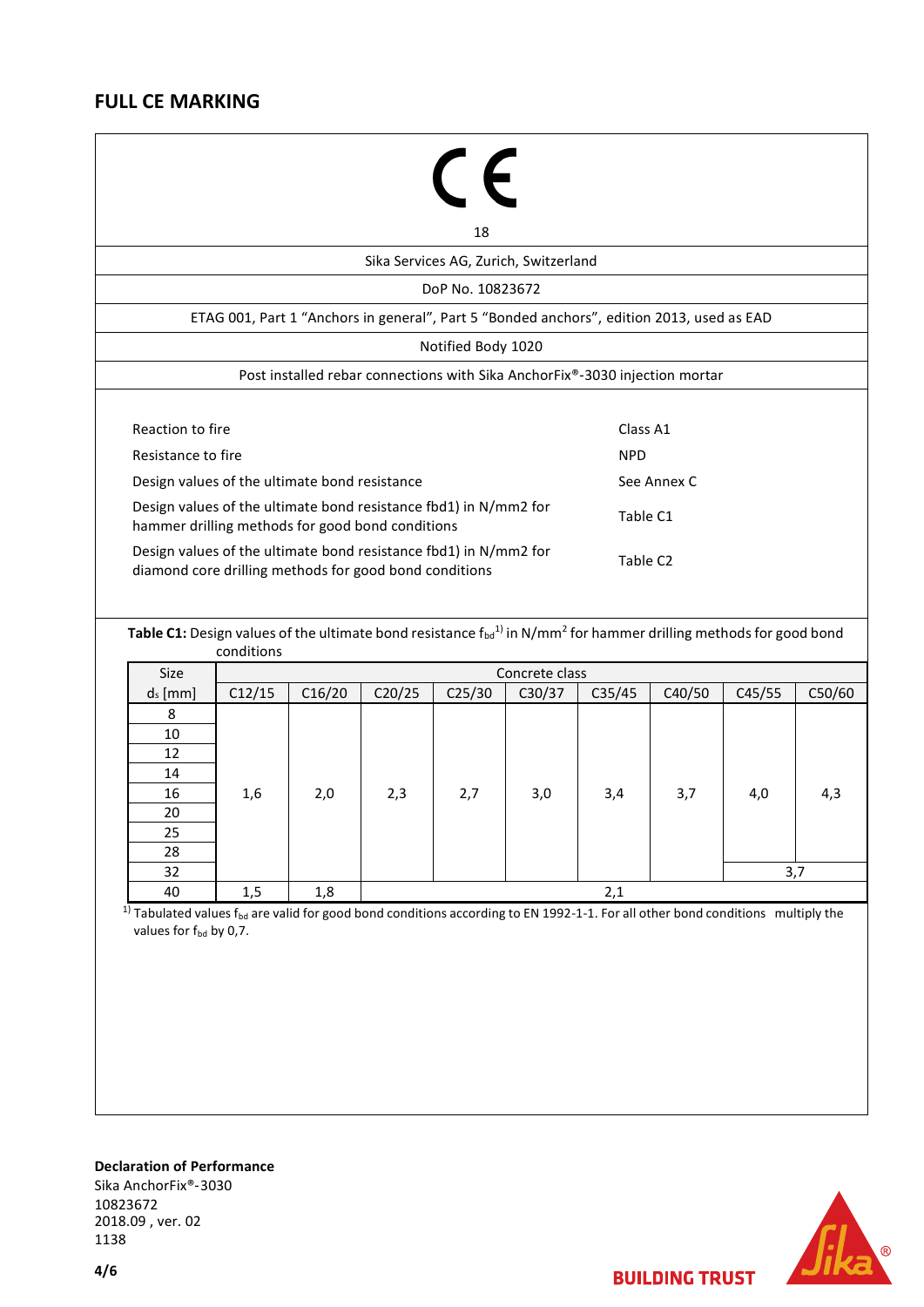| <b>Size</b> |        | Concrete class |        |                    |        |        |        |        |        |
|-------------|--------|----------------|--------|--------------------|--------|--------|--------|--------|--------|
| $d_s$ [mm]  | C12/15 | C16/20         | C20/25 | C <sub>25/30</sub> | C30/37 | C35/45 | C40/50 | C45/55 | C50/60 |
| 8           |        |                |        |                    |        |        |        |        |        |
| 10          |        |                |        |                    |        |        |        |        |        |
| 12          |        |                |        |                    |        |        |        |        |        |
| 14          |        |                |        |                    |        |        |        |        |        |
| 16          | 1,6    | 2,0            | 2,3    | 2,7                | 3,0    | 3,4    | 3,7    | 4,0    | 4,3    |
| 20          |        |                |        |                    |        |        |        |        |        |
| 25          |        |                |        |                    |        |        |        |        |        |
| 28          |        |                |        |                    |        |        |        |        | 4,0    |
| 32          | 3,4    |                |        |                    |        |        |        |        |        |
| 40          | 1,5    | 1,8            |        |                    |        | 2,1    |        |        |        |

**[http://dop.sika.com](http://dop.sika.com/)**

### **CE MARKING TO BE PLACED ON THE LABEL**

| $\epsilon$                                                                                |
|-------------------------------------------------------------------------------------------|
| 18                                                                                        |
| Sika Services AG, Zurich, Switzerland                                                     |
| DoP No. 10823672                                                                          |
| ETAG 001, Part 1 "Anchors in general", Part 5 "Bonded anchors", edition 2013, used as EAD |
| Notified Body 1020                                                                        |
| Post installed rebar connection with Sika AnchorFix®-3030 injection mortar                |
| For details see accompanying documents                                                    |
| http://dop.sika.com                                                                       |

## **ECOLOGY, HEALTH AND SAFETY INFORMATION (REACH)**

For information and advice on the safe handling, storage and disposal of chemical products, users shall refer to the most recent Safety Data Sheet (SDS) containing physical, ecological, toxicological and other safety related data.

### **LEGAL NOTE**

The information, and, in particular, the recommendations relating to the application and end-use of Sika products, are given in good faith based on Sika's current knowledge and experience of the products when properly stored, handled and applied under normal conditions in accordance with Sikas recommendations. In practice, the differences in materials, substrates and actual site conditions are such that no warranty in respect of merchantability or of fitness for a particular purpose, nor any liability arising out of any legal relationship whatsoever, can be inferred either from this information, or from any written recommendations, or from any other advice offered. The user of the product must test the products suitability for the intended application and purpose. Sika reserves the right to change the properties of its products. The proprietary rights of third parties must be observed. All orders are accepted subject to our current terms of sale and delivery. Users must always refer to the most recent issue of the local Product Data Sheet for the product concerned, copies of which will be supplied on request.

#### **Declaration of Performance**

Sika AnchorFix®‑3030 10823672 2018.09 , ver. 02 1138